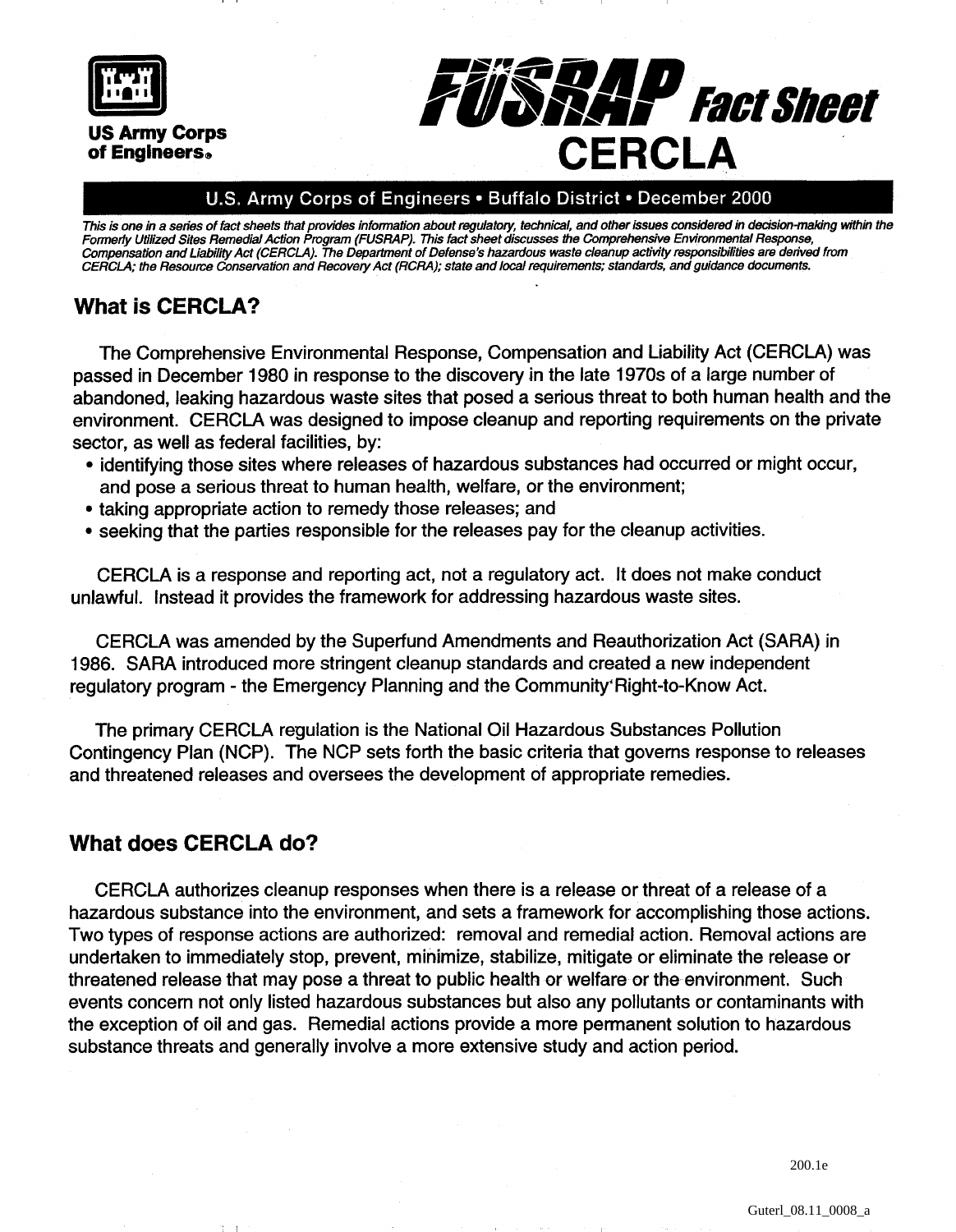Pursuant to CERCLA, remedial action must attain applicable or relevant and appropriate requirements (ARARs). ARARs determine the technical standards for cleanup activities at a CERCLA site. The applicable requirements are federal or state environmental or public health laws and regulations or cleanup standards specific to a hazardous substance, pollutant, contaminant, remedial action, location, or other circumstance at a CERCLA site. If a requirement is not directly applicable, it may still be relevant and appropriate. Those requirements may address problems or situations sufficiently similar to those encountered at the CERCLA site that their use may be wellsuited to the particular site. A relevant requirement, however, may or may not be considered appropriate.

CERCLA also provides a means for insuring that those responsible for causing hazardous substance releases pay the cost of cleanup.

## **What is Community Right-to-Know?**

Contained in the 1986 SARA was the Emergency Planning and Community Right-to-Know Act. The Right-to-Know Act creates emergency planning, reporting, and notification requirements intended to protect the public in the event of a release of a hazardous substance. Facilities are required to report the presence of hazardous chemical substances in addition to those listed as extremely hazardous.

Emergency release notice is only required by the act if the release is of an USEPA-listed substance extending beyond the facility's boundaries. The Right-to-Know Act also includes a system of administrative, civil, and criminal penalties to enforce notification requirements. USEPA may order governments and commercial facilities into compliance. In addition, both USEPA and private citizens may bring a civil action against them and request that a court impose monetary penalties for violations or the USEPA may seek criminal sanctions.

#### **How do I get more information?**

To learn more about CERCLA and other aspects of the Formerly Utilized Sites Remedial Action Program, please contact the U.S. Army Corps of Engineers FUSRAP Public lnformation Center at **(71 6) 879-4438.** Or you may call the toll-free public access line at: **1-800-833-6390.** 

FUSRAP also has a home page on the Internet at **http://www.irb.usace.army.mil/fusrap** 

You can also e-mail us at fusrap@usace.army.mil

Or visit the lnformation Center at: U. S. Army Corps of Engineers

FUSRAP Public lnformation Center 1776 Niagara Street Buffalo, NY 14207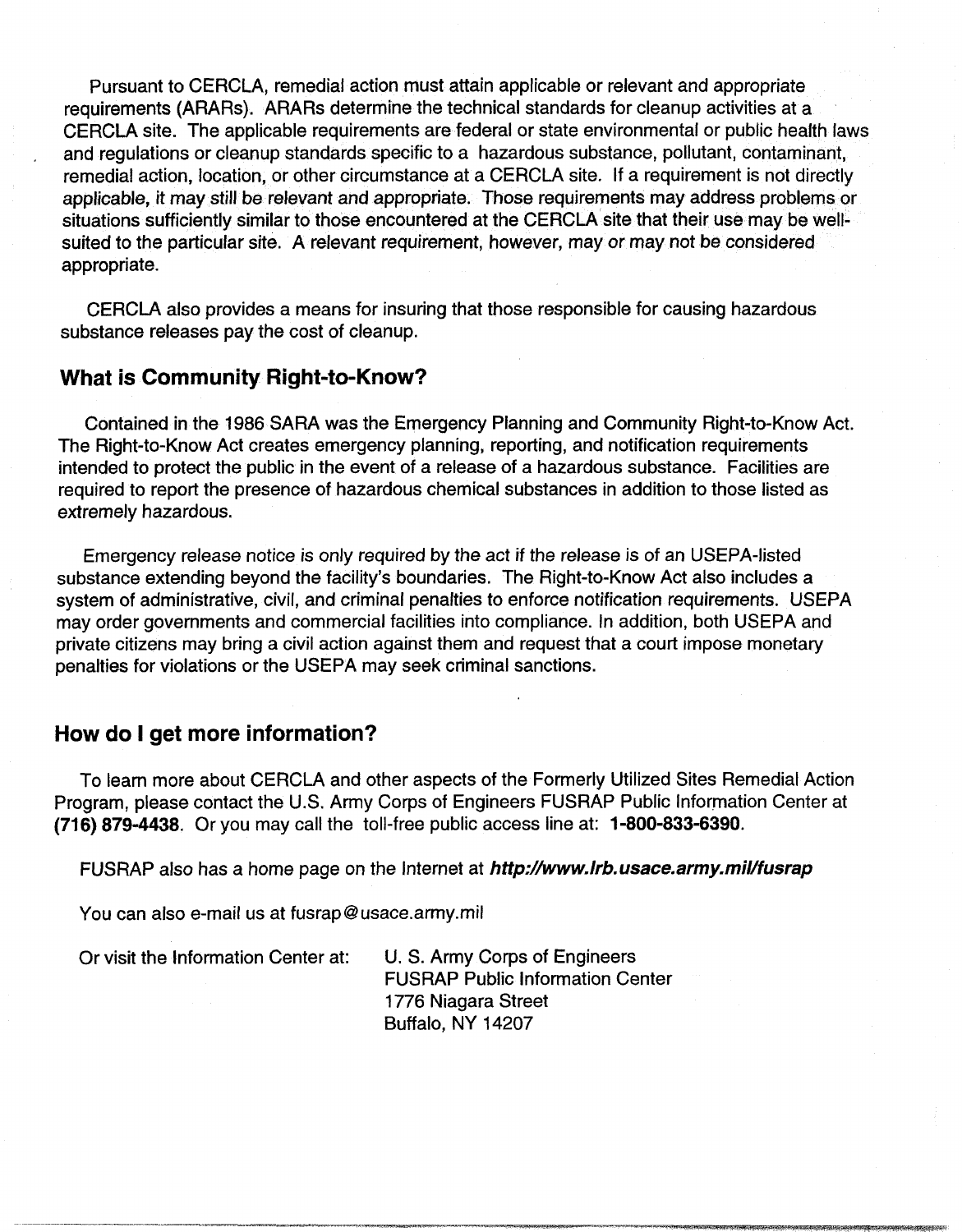

# [i) **Comprehensive Environmental Response Compensation and Liability Act (CERCLA) Process for FUSRAP**



I **A removal action may be initiated at any time during the process if human health or the environment is in immediate danger.** I health or the environment is in immediate danger.